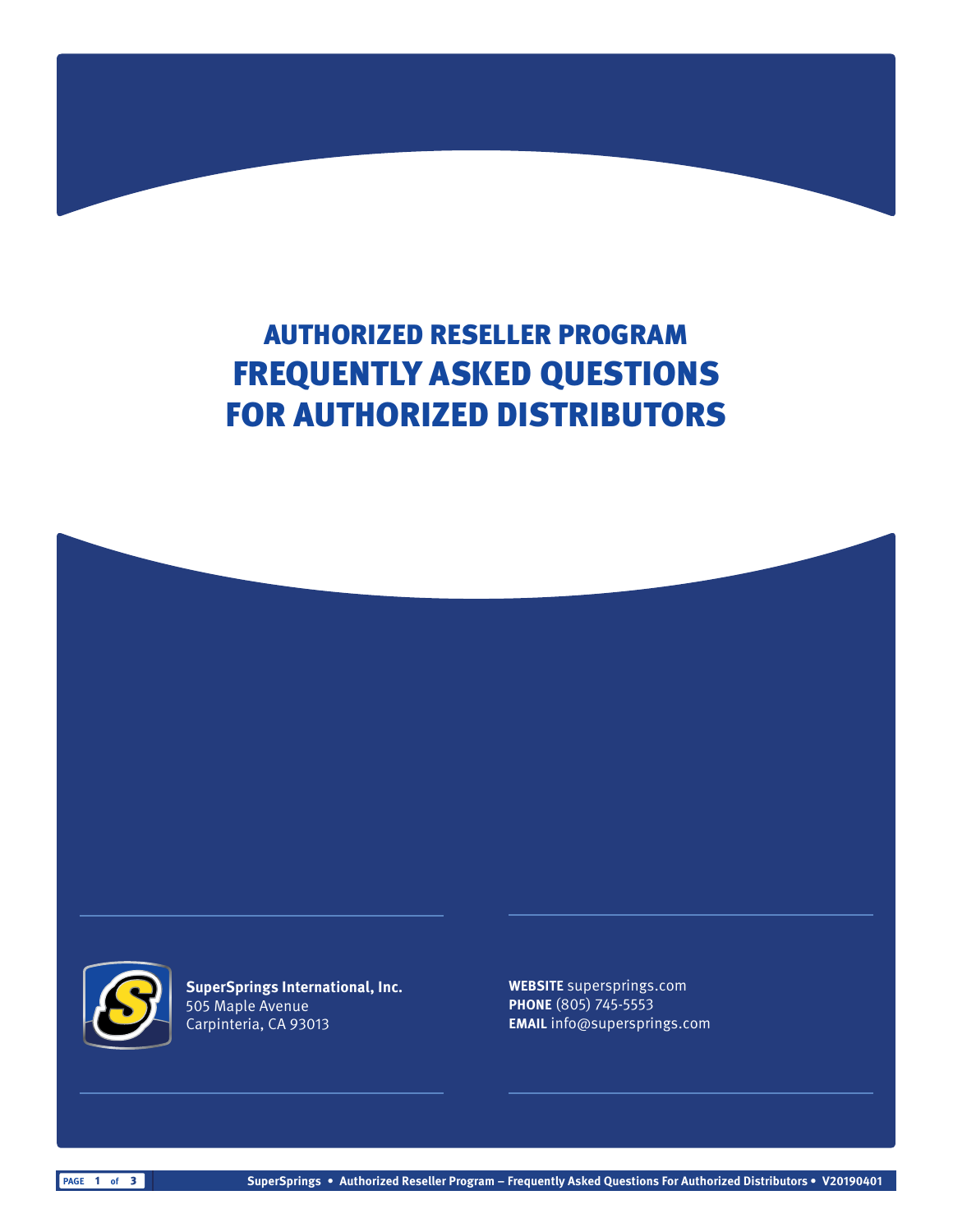## Q1. What is the Authorized Reseller Program and why is SuperSprings implementing it?

A1. The Authorized Reseller Program is designed to protect the long-term integrity of the SuperSprings brand and to support our relationships with our valued distribution channel partners, both in brick-and-mortar channels and online. The Program also aims to ensure that consumers receive the high-quality products and customer service they have come to expect from the SuperSprings brand.

## Q2. How will the Authorized Reseller Program benefit me?

A2. Among other benefits, the Authorized Reseller Program will assist SuperSprings in identifying and taking action against unauthorized sellers who harm channel partners like you and consumers by selling damaged, defective, previously used, or otherwise poor-quality products. The Program is critical to positioning the SuperSprings brand for long-term success in today's evolving, increasingly e-commerce driven retail environment.

## Q3. What is covered by the Authorized Reseller Program policies?

A3. The policies describe the rules regarding where and to whom SuperSprings products may be sold. The policies also explain our expectations for distribution channel partners related to product quality and customer service.

## Q4. Who can I contact with other questions about the Authorized Reseller Program?

A4. Other questions regarding the program may be directed to [brand.protection@supersprings.com.](mailto:brand.protection%40supersprings.com?subject=)

## Q5. Do I have to sign the SuperSprings International, Inc. Authorized Distributor Policy?

A5. No. You are not required to sign the Policy. The Policy is SuperSprings' announcement of the terms and conditions upon which it will do business with channel partners. By continuing to purchase products from SuperSprings for distribution to SuperSprings Authorized Resellers, you agree to adhere to the Policy.

#### Q6. The Authorized Distributor Policy states that Distributors may sell products only to "Authorized Resellers." Does this mean that Resellers must be approved by SuperSprings before I can sell products to them?

A6. No. Authorized Distributors are expected to provide the SuperSprings International, Inc. Authorized Reseller Policy to their customers. Generally, your customers will be considered "Authorized Resellers" after they receive the Authorized Reseller Policy from you and begin following its terms.

There is one important exception. Distributors are not permitted to sell to entities that operate third-party marketplace websites including, but not limited to, Amazon, Groupon, and Jet. These entities cannot become "Authorized Resellers" as that term is defined in the Authorized Distributor Policy.

SuperSprings reserves the right to revoke a seller's "Authorized Reseller" status due to a violation of the Authorized Reseller Policy or for another reason. Distributors will be notified of persons or entities who are no longer "Authorized Resellers" via our "Do Not Sell" List.

# Q7. Am I required to share my customer list with SuperSprings?

A7. No. The Authorized Distributor Policy does not require Distributors to share customer lists with SuperSprings. The Authorized Reseller Program is not intended to circumvent Distributors with respect to the sale of SuperSprings products.

### Q8. What policies am I expected to provide to my customers?

A8. Distributors are expected to provide the SuperSprings International, Inc. Authorized Reseller Policy and SuperSprings International, Inc. United States Minimum Advertised Price Policy ("MAP Policy") to their customers. From time to time, SuperSprings may ask Distributors to share other policies or information with their customers. This process is not intended to be disruptive or burdensome to Distributors. If you have any questions about which materials to pass along to your customers, please contact [brand.protection@supersprings.com.](mailto:brand.protection%40supersprings.com?subject=)

#### Q9. Does SuperSprings expect me to monitor or "police" my customers for compliance with the Authorized Reseller Policy?

A9. No. SuperSprings will handle policy compliance matters. However, Distributors are expected to cooperate with SuperSprings' investigation if SuperSprings believes a customer has violated the Authorized Reseller Policy. Distributors are also required to cease sales to customers at the direction of SuperSprings, for example, if SuperSprings revokes a customer's "Authorized Reseller" status.

# Q10. What happens if I violate the Authorized Distributor Policy?

A10. SuperSprings reserves the right to restrict a Distributor's ability to purchase products or to terminate its business relationship with a Distributor if the Authorized Distributor Policy is not followed. If you have any questions regarding whether particular conduct will violate the Authorized Distributor Policy, please contact [brand.protection@supersprings.com.](mailto:brand.protection%40supersprings.com?subject=)

### Q11. The Authorized Distributor Policy says I cannot sell to "End Users" without the SuperSprings' prior written consent. How can I obtain consent?

A11. SuperSprings will consider these requests on a case-bycase basis. Please contact [brand.protection@supersprings.com](mailto:brand.protection%40supersprings.com?subject=) to discuss how and where you would like to sell to end user